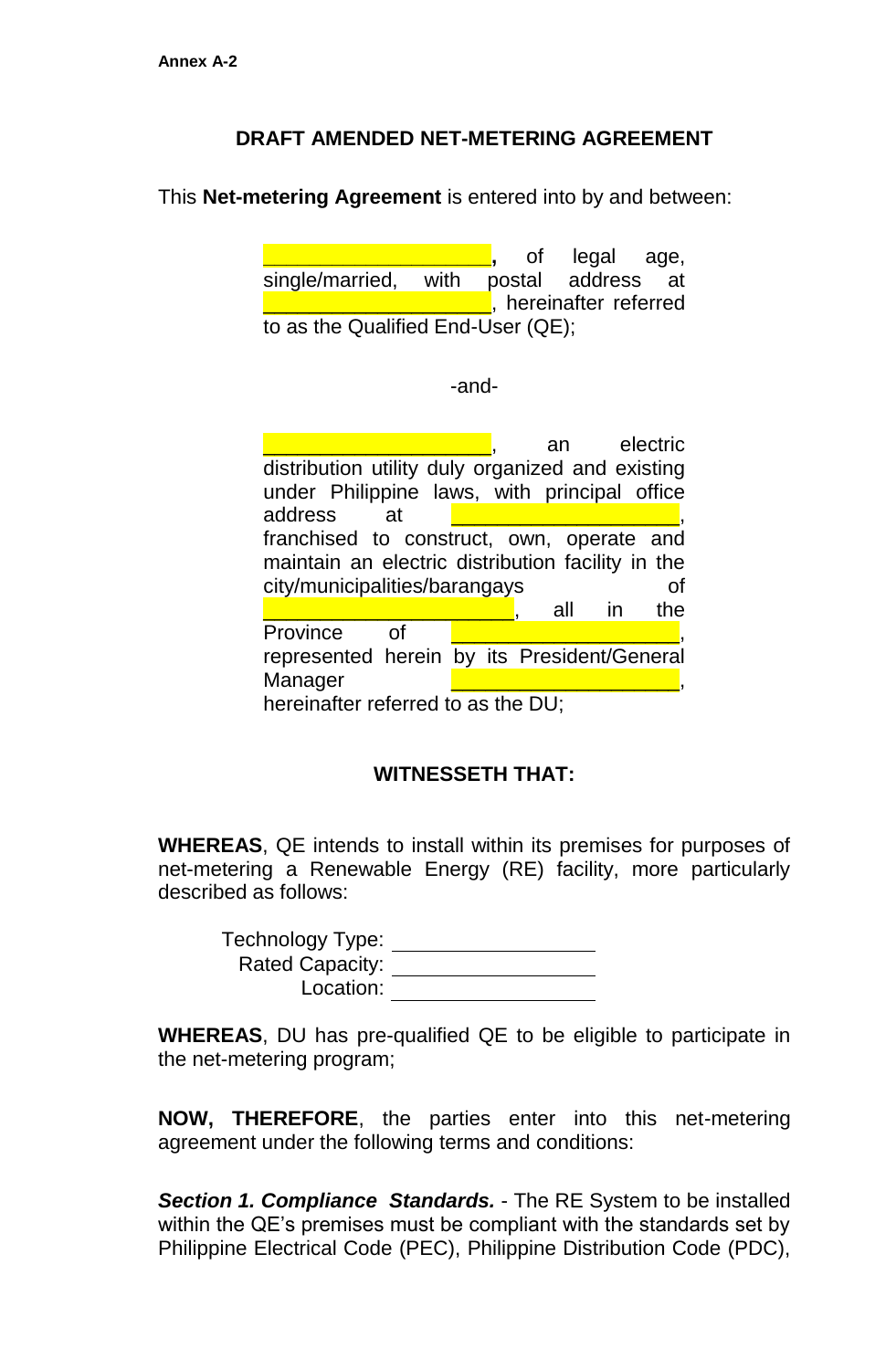Distribution Service Open Access Rules (DSOAR) and the Net-Metering Interconnection Standards.

*Section 2. Interconnection Set-Up. -* The RE facility shall be embedded in the QE's premises and shall be equipped with appropriate metering equipment.

- *a. The DU shall furnish and install a single bi-directional meter at the QE's premises.*
- *b. DUs with an approved AMI-DER service, it shall furnish and install a single bi-directional meter consistent with Section 34 of the Rules to Govern the Implementation of Advanced Metering Infrastructure (AMI) By Distribution Utilities And Other ERC-Authorized Entities, as decided by the Commission in ERC Case No. 2015-001 RM, promulgated on 18 May 2016.*
- c. The DU *shall also install another meter* in proximity to the RE System to measure the total RE generated *for compliance to the Renewable Portfolio Standards (RPS) and to determine the actual consumption for the non-exemption from payment of the UC, FIT-All, lifeline rate and other relevant subsidies*.
- *d. All meters and its installation shall be at the expense of the QE, except in the case of new accounts and QEs with existing separate meters required to be replaced with a single meters bidirectional meter, the cost thereof shall be on the account of the DU.*

A complete and more detailed plans and specifications of the interconnection set-up and facilities are attached as an integral part of this net-metering agreement.

*Section 3. DU Inspection. -* The QE shall allow the DU to enter the QE's premises to inspect, test, maintain and operate the protective devices and read or test the meters and other facilities, *provided that the QE was given a notice in a writing at least three (3) days before the DU's intended date to enter the premises.*

*The DU, upon the same notice requirement as stated above, may limit the operation and/or disconnect, or require the disconnection of a QE's RE system from the DU's Distribution System under the following circumstances:*

*1) Routine Maintenance, repairs or modification of the DU's Distribution System;*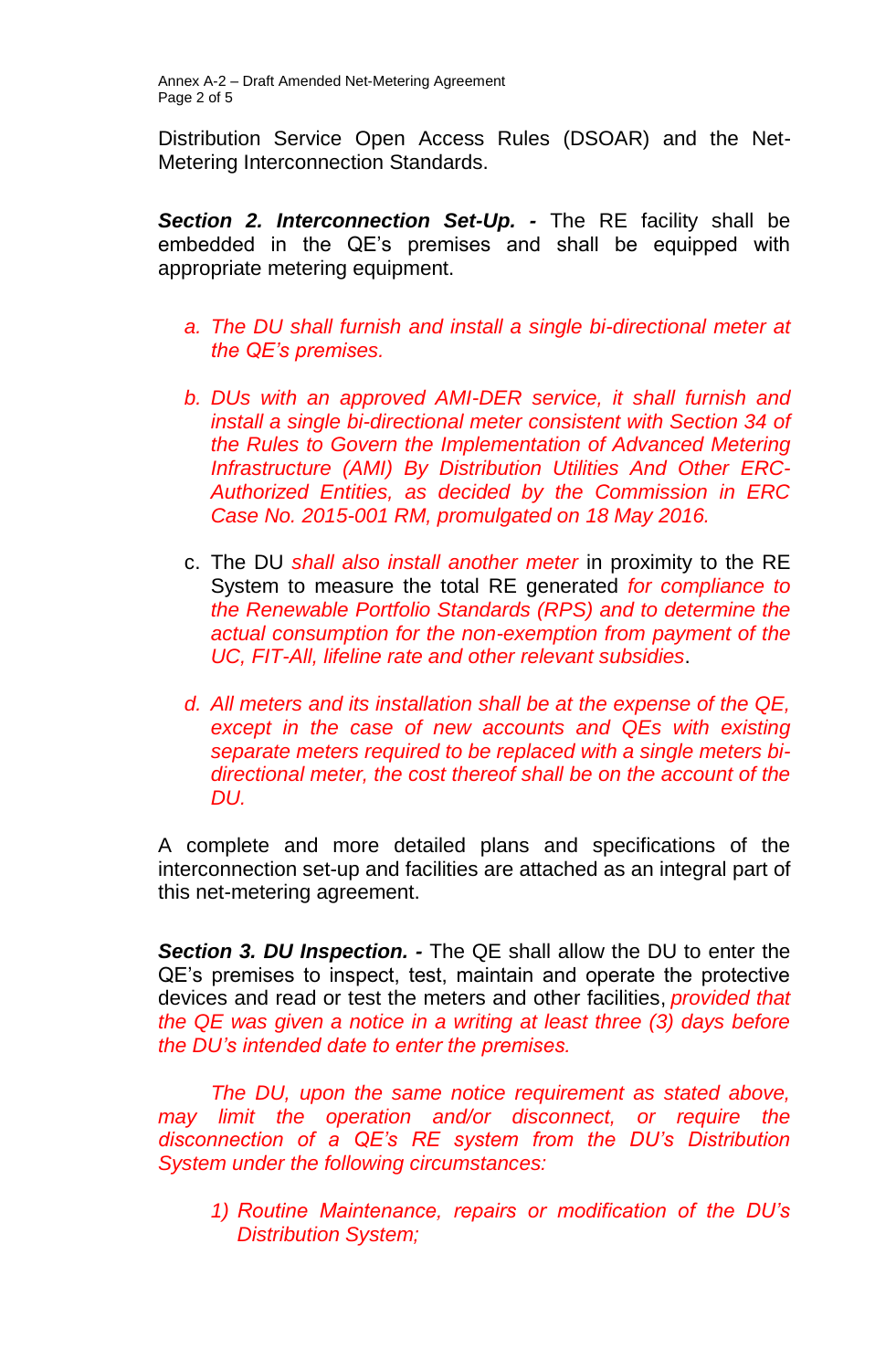- *2) Upon determination by the DU that a QU's RE system is not compliant with the DSOAR and the Distribution Code; and*
- *3) Upon termination of the Agreement.*

*However, in cases of emergency where the DU reasonably believes that a hazardous condition exists which may warrant such limiting of the operations and/or disconnection to ensure public safety, only reasonable notice to the QE is required.*

*Section 4. Meter Readings. -* The DU shall be the Metering Service Provider and shall conduct the meter reading of the import and export meters every \_\_\_\_ day of the month for billing purposes. The DU shall immediately leave a copy of the results of its meter readings at the QE's premises, in accordance with Section 2.11.2 of the Distribution Services and Open Access Rules (DSOAR).

*Section 5. Pricing of Exported Renewable Energy. The price of export electricity shall be the DU's monthly generation charge, which is based on its blended generation cost.* 

*QEs that are under the TOU program or any similar scheme provided by the DU prior to entering into an NMA shall have the price of their export electricity at TOU rate.*

*Existing QEs may, likewise, opt to apply for the TOU program or any similar scheme provided by the host DU, if qualified. The price of their export electricity shall be the TOU rate.*

*Section 16. Conduct of Distribution Impact Study (DIS). The DU shall determine in a non-discriminatory basis whether a specific DIS is necessary, to ensure the reliability and safety of the interconnection of the RE system and the Distribution System. There will be no additional charges that will be imposed on the QE for the conduct of the DIS.*

*Section 7. Billing Charges.* The net amount payable by or creditable to the QE shall be obtained by subtracting from the subtotal amount for import energy, the following: (a) the subtotal peso amount for export energy, and (b) the peso amount credited in the previous month, if any. If the resulting peso amount is positive, QE shall pay this positive peso amount to the DU. If the resulting peso amount is negative, the DU shall credit the negative peso amount to the QE's electric bill in the immediately succeeding billing period. *If by the end of the Calendar Year, the QE has a negative peso amount balance,*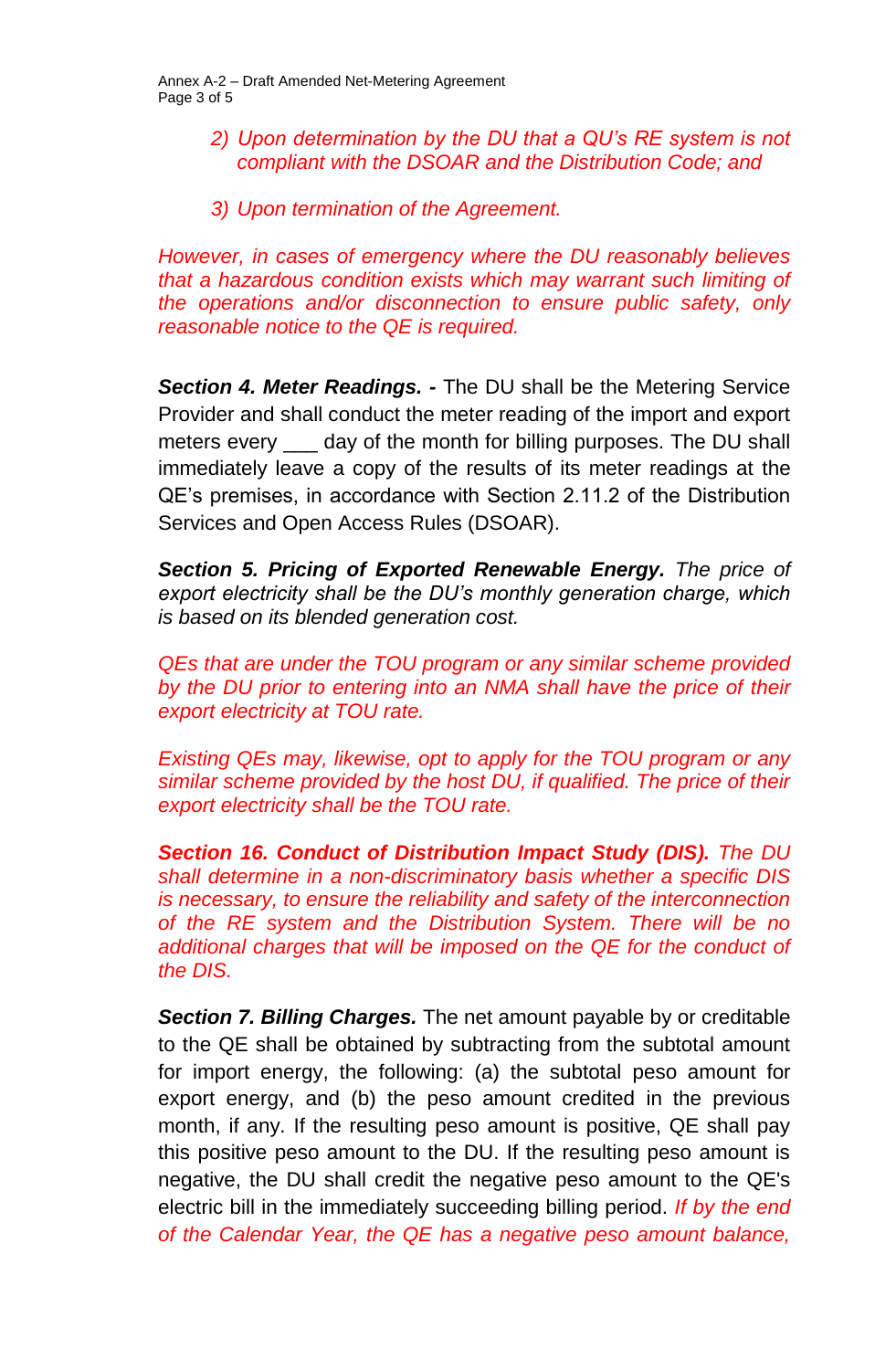Annex A-2 – Draft Amended Net-Metering Agreement Page 4 of 5

*the same shall be paid by the DU on or before 15 January the following calendar year, unless the QE opts to carry forward to the next billing. If the DU fails to pay the QE within the given period, 6% interest shall be imposed.*

**Section 8. Termination Date. –** The agreement shall be co-terminus with the service contract of the QE with the DU under Customer Account No. **Detail as a set of the set of the set of the set of the set of the set of the set of the set of the set of the set of the set of the set of the set of the set of the set of the set of the set of the set of the** terminate this net-metering agreement for just cause.

*Section 9. Dispute Resolution.* **–** In case of dispute over the application of certain provisions of this agreement, the parties shall exert best efforts to resolve the dispute among themselves within thirty (30) *calendar* days from when the dispute arose. If the dispute remains unresolved after *this* thirty (30) day period, either party may file a petition for dispute resolution with the Energy Regulatory Commission (ERC), who shall have original and exclusive jurisdiction over such dispute.

While these are pending with the ERC, the status quo of cases involving violation of contract shall be maintained. The maintenance of the status quo shall only be applicable to the subject matter of the case and will not extend to any other right/s and obligation/s between the parties.

**IN WITNESS WHEREOF**, the parties execute this Net-Metering Agreement this (date) at (place).

**ABC Electric Company/Cooperative** (DU)

By:

**Juan Dela Cruz** Qualified End-User

President/General Manager

Witnesses:

\_\_\_\_\_\_\_\_\_\_\_\_\_\_\_\_\_\_\_\_ \_\_\_\_\_\_\_\_\_\_\_\_\_\_\_\_\_\_\_\_